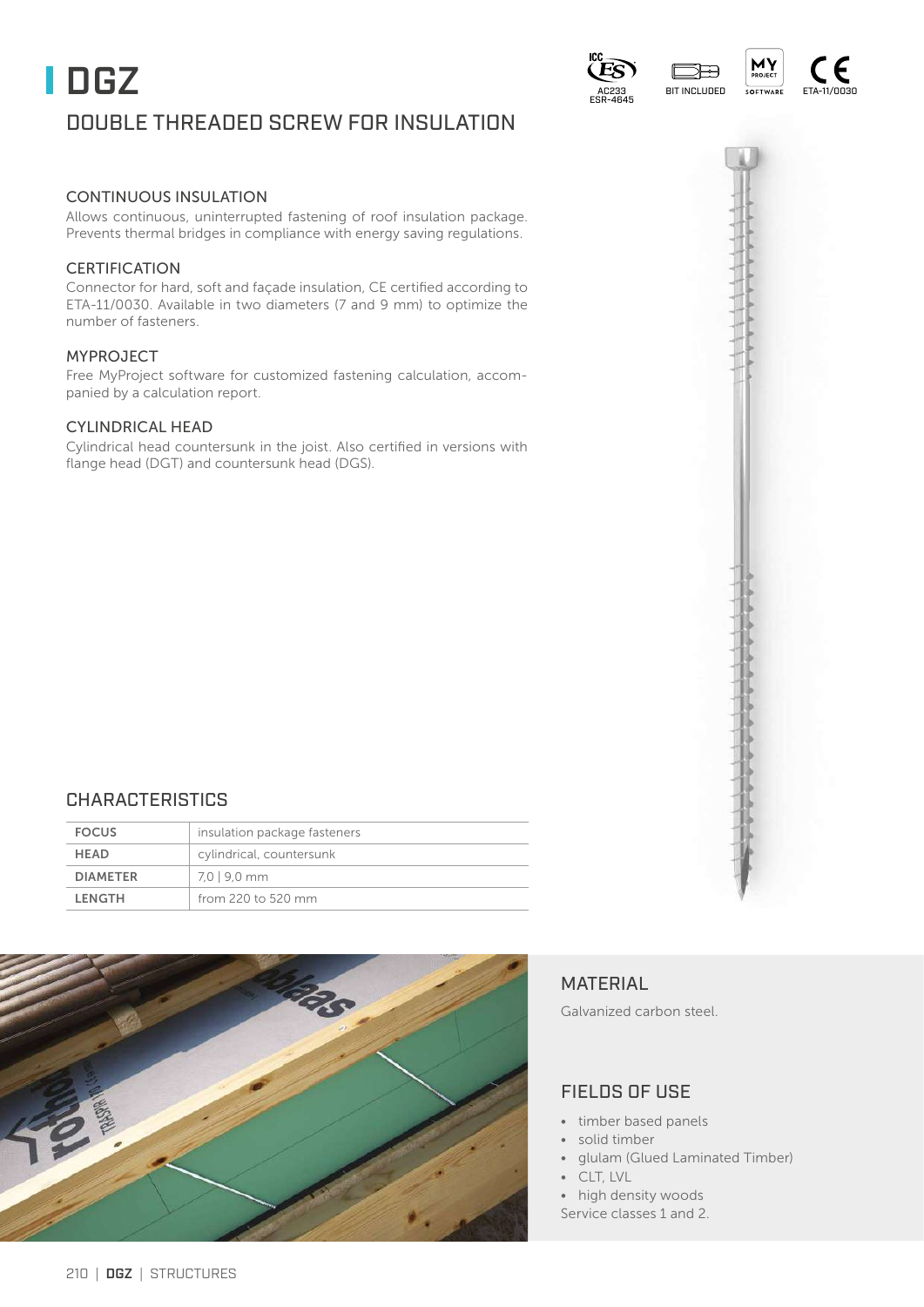



# THERMAL BRIDGES

Thanks to the double thread, the roof insulation package can be fixed to the supporting structure without any interruptions, thus preventing thermal bridges. Certification specific for fastening on both hard and soft insulation.

## VENTILATED FAÇADES

Also tested, certified and calculated on façade joists and with high density woods such as Microllam® LVL.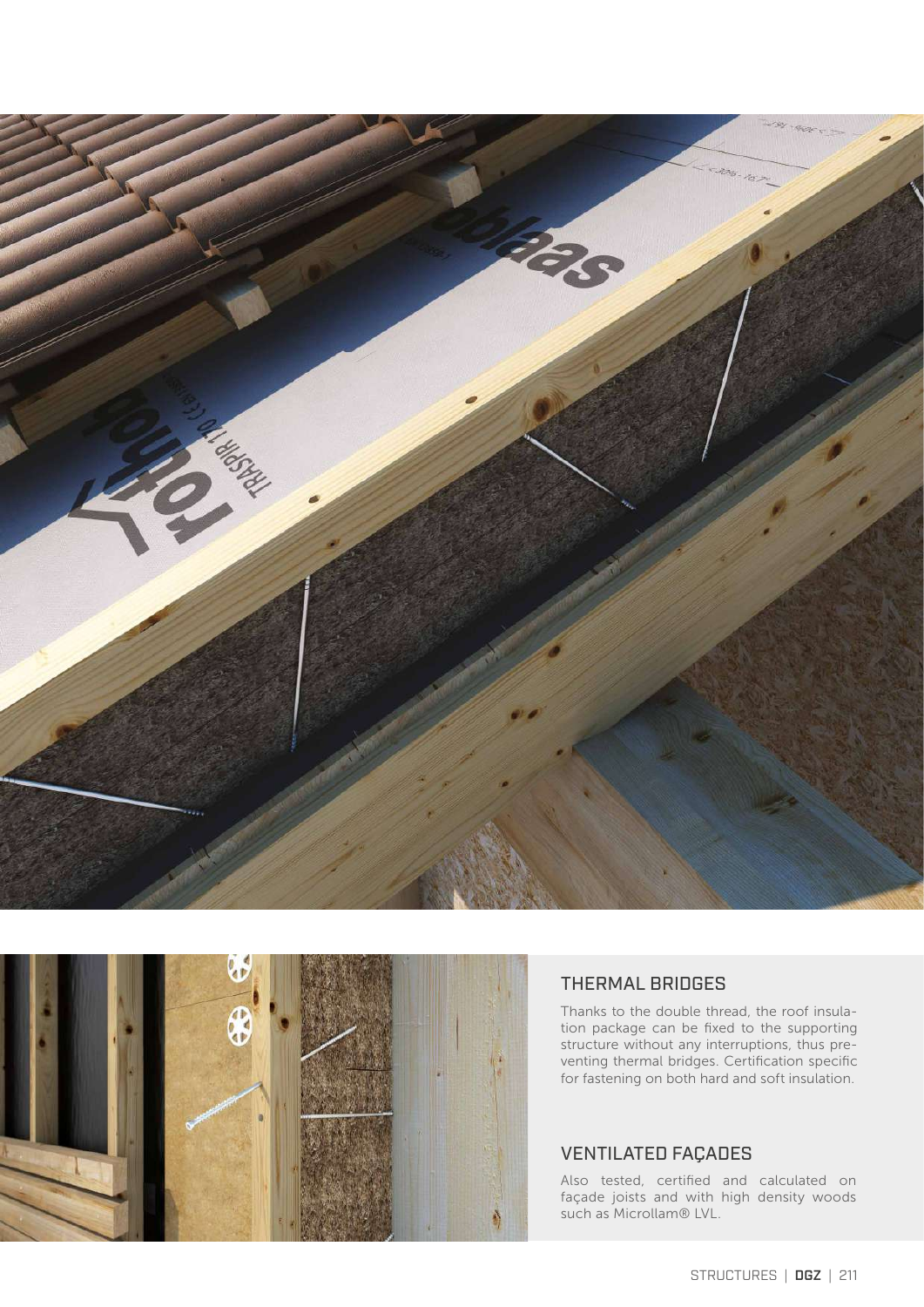

Fastening of hard insulation on a flat roof.

Ideal for fastening hard insulation, even of great thickness.



# **GEOMETRY AND MECHANICAL CHARACTERISTICS**



| Nominal diameter                                                 | $d_1$               | [mm]                                    | 7    | 9    |
|------------------------------------------------------------------|---------------------|-----------------------------------------|------|------|
| Head diameter                                                    | $d_{K}$             | [mm]                                    | 9,5  | 11,5 |
| Tip diameter                                                     | $d_{2}$             | [mm]                                    | 4,60 | 5,90 |
| Shank diameter                                                   | $d_{\le}$           | [mm]                                    | 5,00 | 6.50 |
| Characteristic yield<br>moment                                   | $M_{y,k}$           | [Nm]                                    | 14,2 | 27,2 |
| Characteristic<br>withdrawal-resistance parameter <sup>(1)</sup> | $f_{ax,k}$          | $[N/mm^2]$                              | 11.7 | 11,7 |
| Associated density                                               | $\rho_a$            | $\left[\mathrm{kg}/\mathrm{m}^3\right]$ | 350  | 350  |
| Characteristic tensile<br>strength                               | T <sub>tens.k</sub> | [KN]                                    | 15,4 | 25,4 |

 $(1)$  Valid for softwood - maximum density 440 kg/m<sup>3</sup>.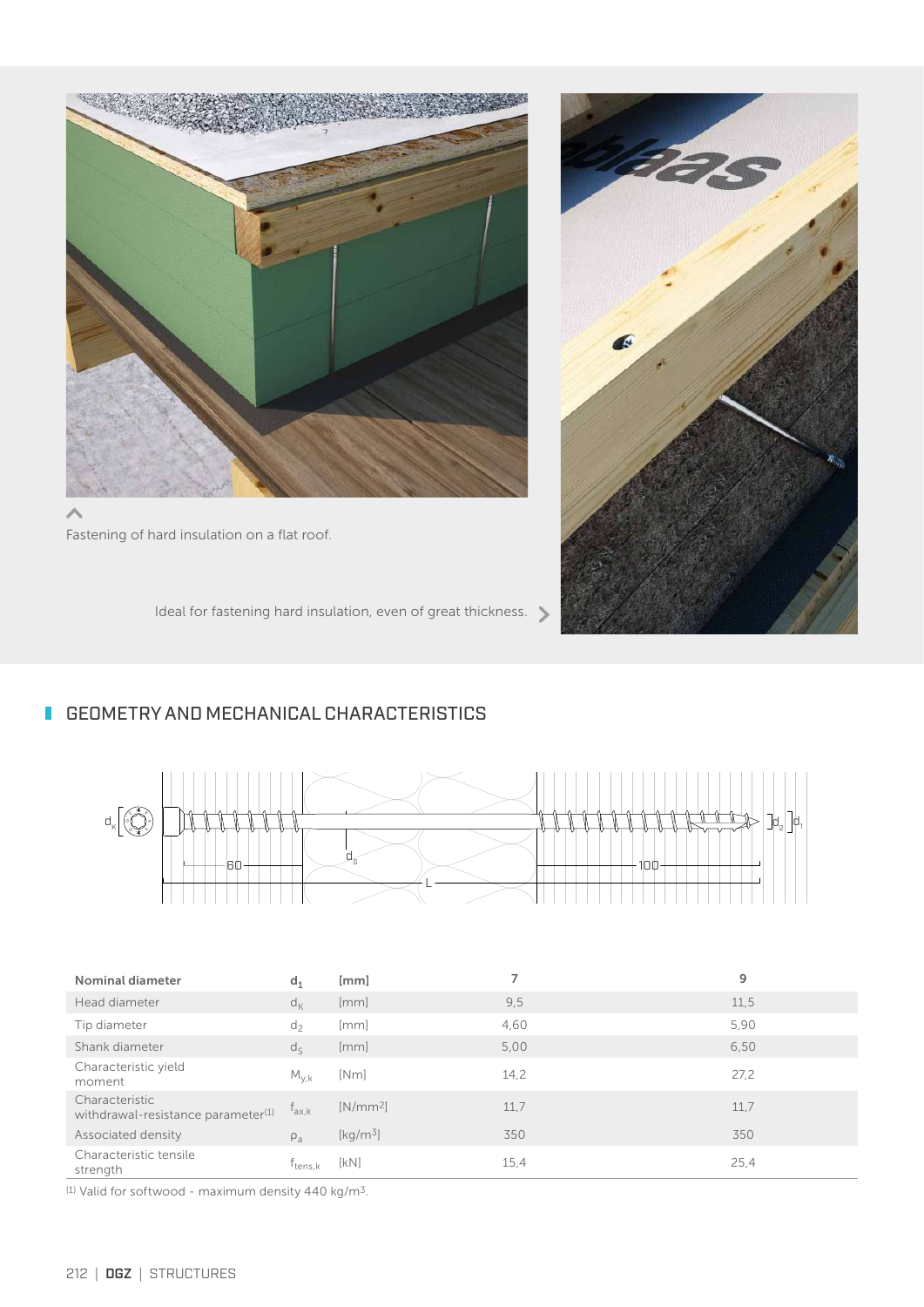# **CODES AND DIMENSIONS**

| $d_1$         | <b>CODE</b>    |      | pcs    |    |
|---------------|----------------|------|--------|----|
| $[mm]$ $[in]$ |                | [mm] | [in]   |    |
|               | <b>DGZ7220</b> | 220  | 85/8   | 50 |
| 7             | <b>DGZ7260</b> | 260  | 101/4  | 50 |
| 0.28          | <b>DGZ7300</b> | 300  | 11.3/4 | 50 |
| <b>TX 30</b>  | <b>DGZ7340</b> | 340  | 133/8  | 50 |
|               | <b>DGZ7380</b> | 380  | 15     | 50 |

| d <sub>1</sub>      | <b>CODE</b>    |      |             | pcs |
|---------------------|----------------|------|-------------|-----|
| $[mm]$ $[in]$       |                | [mm] | <i>linl</i> |     |
|                     | <b>DGZ9240</b> | 240  | 91/2        | 50  |
|                     | <b>DGZ9280</b> | 280  | 11          | 50  |
|                     | <b>DGZ9320</b> | 320  | 125/8       | 50  |
| 9                   | <b>DGZ9360</b> | 360  | 14 1/4      | 50  |
| 0.36<br><b>TX40</b> | <b>DGZ9400</b> | 400  | 153/4       | 50  |
|                     | <b>DGZ9440</b> | 440  | 171/4       | 50  |
|                     | <b>DGZ9480</b> | 480  | 19          | 50  |
|                     | <b>DGZ9520</b> | 520  | 201/2       | 50  |

NOTES: upon request, EVO version is available.

# SCREW SELECTION

MINIMUM SCREW LENGTH DGZ Ø7

| insulation + |                |                |                          |                       |                          | batten thickness <sup>(*)</sup><br>[mm] |                          |                       |                       |                |
|--------------|----------------|----------------|--------------------------|-----------------------|--------------------------|-----------------------------------------|--------------------------|-----------------------|-----------------------|----------------|
| wooden       |                | $s = 30$       | $s = 40$                 |                       |                          | $s = 50$                                | $s = 60$                 |                       |                       | $s = 80$       |
| planking     | A              | B              | $\mathsf{A}$             | B                     | Α                        | B                                       | $\overline{A}$           | B                     | A                     | B              |
| thickness    | DGZ at 60°     | DGZ at 90°     | DGZ at 60°               | DGZ at 90°            | DGZ at 60°               | DGZ at 90°                              | DGZ at 60°               | DGZ at 90°            | DGZ at 60°            | DGZ at 90°     |
| [mm]         | $L_{min}$ [mm] | $L_{min}$ [mm] | $L_{min}$ [mm]           | $L_{\text{min}}$ [mm] | $L_{min}$ [mm]           | $L_{\text{min}}$ [mm]                   | $L_{min}$ [mm]           | $L_{\text{min}}$ [mm] | $L_{\text{min}}$ [mm] | $L_{min}$ [mm] |
| 60           | 220            | 220            | 220                      | 220                   | 220                      | 220                                     | 220                      | 220                   | 260                   | 220            |
| 80           | 220            | 220            | 220                      | 220                   | 220                      | 220                                     | 260                      | 220                   | 260                   | 220            |
| 100          | 220            | 220            | 260                      | 220                   | 260                      | 220                                     | 260                      | 220                   | 300                   | 260            |
| 120          | 260            | 220            | 260                      | 220                   | 260                      | 260                                     | 300                      | 260                   | 300                   | 260            |
| 140          | 260            | 260            | 300                      | 260                   | 300                      | 260                                     | 300                      | 260                   | 340                   | 300            |
| 160          | 300            | 260            | 300                      | 260                   | 340                      | 300                                     | 340                      | 300                   | 340                   | 300            |
| 180          | 340            | 300            | 340                      | 300                   | 340                      | 300                                     | 340                      | 300                   | 380                   | 340            |
| 200          | 340            | 300            | 340                      | 300                   | 380                      | 340                                     | 380                      | 340                   |                       | 340            |
| 220          | 380            | 340            | 380                      | 340                   | 380                      | 340                                     | 380                      | 340                   | $\sim$                | 380            |
| 240          | 380            | 340            | 380                      | 340                   | $\overline{\phantom{a}}$ | 380                                     | $\overline{\phantom{a}}$ | 380                   |                       | 380            |
| 260          | $\sim$         | 380            | $\overline{\phantom{0}}$ | 380                   | $\sim$                   | 380                                     | $\overline{\phantom{a}}$ | 380                   | ۰                     | $\sim$         |
| 280          |                | 380            |                          | 380                   | $\overline{\phantom{a}}$ |                                         |                          |                       |                       |                |

(\*) Minimum batten thicknesses: DGZ Ø7 mm: base/height = 50/30 mm.

#### MINIMUM SCREW LENGTH DGZ Ø9

| insulation + | batten thickness <sup>(*)</sup><br>[mm] |                          |                       |                |                       |                       |                          |                          |                          |                          |
|--------------|-----------------------------------------|--------------------------|-----------------------|----------------|-----------------------|-----------------------|--------------------------|--------------------------|--------------------------|--------------------------|
| wooden       |                                         | $s = 30$                 | $s = 40$              |                | $s = 50$              |                       |                          | $s = 60$                 |                          | $s = 80$                 |
| planking     | $\mathsf{A}$                            | B                        | $\mathsf{A}$          | B              | $\mathsf{A}$          | B                     | $\mathsf{A}$             | B                        | A                        | B                        |
| thickness    | DGZ at 60°                              | DGZ at 90°               | DGZ at 60°            | DGZ at 90°     | DGZ at 60°            | DGZ at 90°            | DGZ at 60°               | DGZ at 90°               | DGZ at 60°               | DGZ at 90°               |
| [mm]         | $L_{min}$ [mm]                          | $L_{\text{min}}$ [mm]    | $L_{\text{min}}$ [mm] | $L_{min}$ [mm] | $L_{\text{min}}$ [mm] | $L_{\text{min}}$ [mm] | $L_{\text{min}}$ [mm]    | $L_{min}$ [mm]           | $L_{\text{min}}$ [mm]    | $L_{\text{min}}$ [mm]    |
| 60           |                                         | $\overline{\phantom{a}}$ | 240                   | 240            | 240                   | 240                   | 240                      | 240                      | 240                      | 240                      |
| 80           |                                         | $\overline{\phantom{a}}$ | 240                   | 240            | 240                   | 240                   | 240                      | 240                      | 280                      | 240                      |
| 100          |                                         | $\overline{\phantom{a}}$ | 240                   | 240            | 240                   | 240                   | 280                      | 240                      | 280                      | 240                      |
| 120          |                                         | $\overline{\phantom{a}}$ | 280                   | 240            | 280                   | 240                   | 280                      | 240                      | 320                      | 280                      |
| 140          |                                         | $\sim$                   | 280                   | 240            | 320                   | 280                   | 320                      | 280                      | 320                      | 280                      |
| 160          | $\qquad \qquad =$                       | $\overline{\phantom{a}}$ | 320                   | 280            | 320                   | 280                   | 320                      | 280                      | 360                      | 320                      |
| 180          |                                         | $\overline{\phantom{a}}$ | 320                   | 280            | 360                   | 320                   | 360                      | 320                      | 400                      | 320                      |
| 200          |                                         |                          | 360                   | 320            | 360                   | 320                   | 400                      | 320                      | 400                      | 360                      |
| 220          |                                         | $\overline{\phantom{a}}$ | 400                   | 320            | 400                   | 360                   | 400                      | 360                      | 440                      | 360                      |
| 240          |                                         | $\overline{\phantom{a}}$ | 400                   | 360            | 400                   | 360                   | 440                      | 360                      | 440                      | 400                      |
| 260          | ٠                                       | $\sim$                   | 440                   | 360            | 440                   | 400                   | 440                      | 400                      | 480                      | 400                      |
| 280          |                                         |                          | 440                   | 400            | 480                   | 400                   | 480                      | 400                      | 480                      | 440                      |
| 300          | $\overline{\phantom{a}}$                | $\overline{\phantom{a}}$ | 480                   | 400            | 480                   | 400                   | 480                      | 440                      | 520                      | 440                      |
| 320          |                                         | $\overline{\phantom{a}}$ | 520                   | 440            | 520                   | 440                   | 520                      | 480                      | 520                      | 480                      |
| 340          | ٠                                       | $\overline{\phantom{a}}$ | 520                   | 480            | 520                   | 480                   | $\overline{\phantom{a}}$ | $\overline{\phantom{a}}$ | $\overline{\phantom{a}}$ | $\overline{\phantom{a}}$ |

 $(*)$  Minimum batten thicknesses: DGZ Ø9 mm: base/height = 60/40 mm.

NOTE: check that the screw tip does not stick out from the rafter.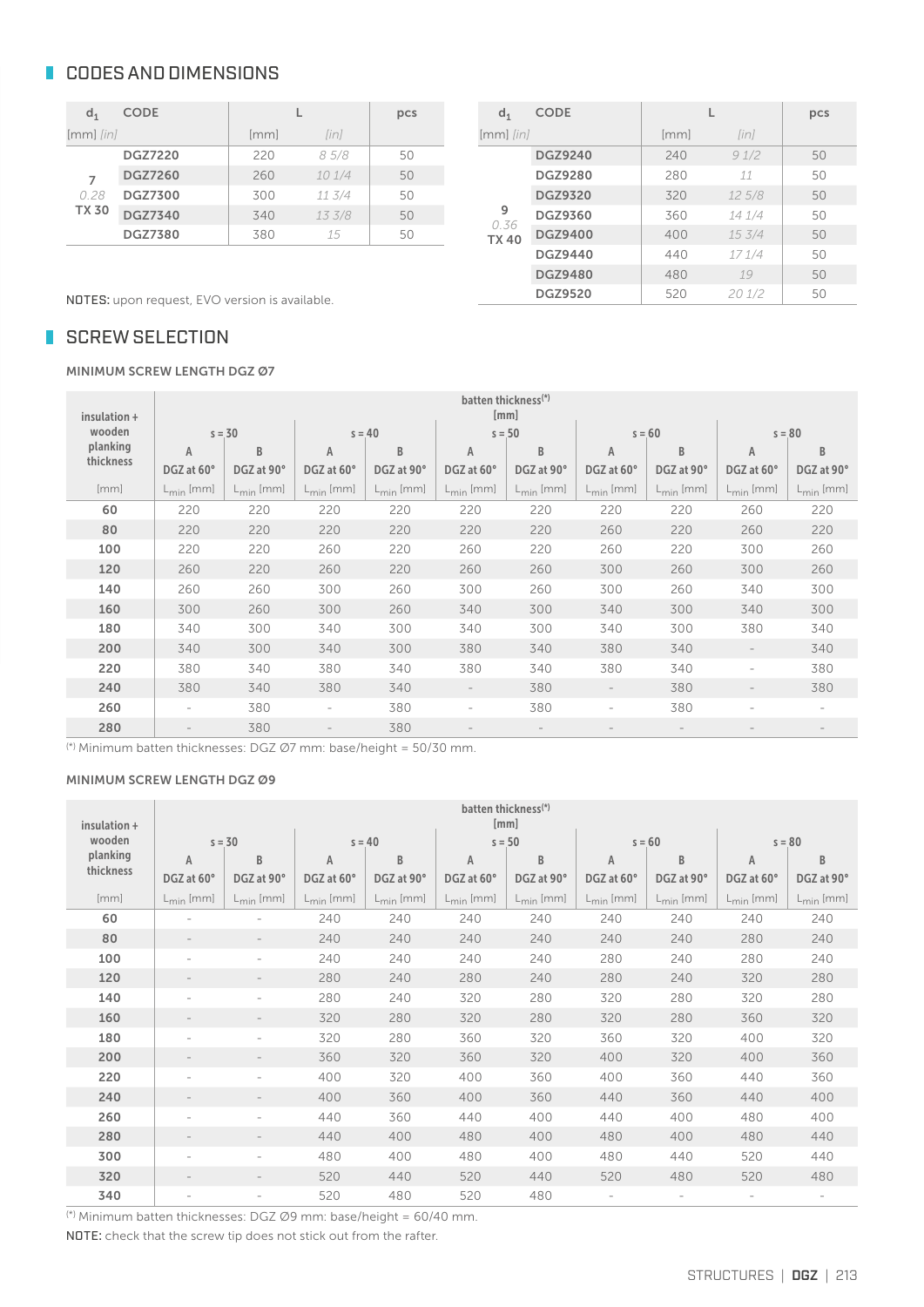# **FASTENINGS FOR CONTINUOUS INSULATION**

Installation of a continuous layer of insulation guarantees excellent energy performance, eliminating thermal bridges. Efficacy is limited by the proper use of appropriate fastening systems, calculated correctly.

# CRUSHING OF THE INSULATION



Crushing of the insulation (for very heavy loads) leads to a reduction in the ventilation chamber. As a result, aeration in the hollow space, and thus its efficacy, is reduced.

Additionally, it is possible that the insulating power of the package is diminished, with the thickness being reduced after the crushing. To prevent this problem, it is necessary to verify that the compression resistance of the insulation σ (10%) is sufficient to resist the stresses in question. Alternatively, it is possible to place screws tilted in the two directions so that the load is entirely transferred by the connectors and does not deform the layer of insulation in any way.

# SLIP OF THE INSULATION AND THE COATING



The load applied to the structure has a component parallel to the layer/façade which leads, if not restrained (for example through "type A" screws), to a possible shift in the external layers, causing probable damage to the cover surface and the insulating power. Clear thermal, aesthetic and waterproofing problems then result.

### THERMAL BRIDGES



it is important that the insulation be continuous, without breaks or cracks, to optimise performance and minimise thermal bridges. Thermal bridges due to over frequent anchoring or those placed erroneously are also to be avoided.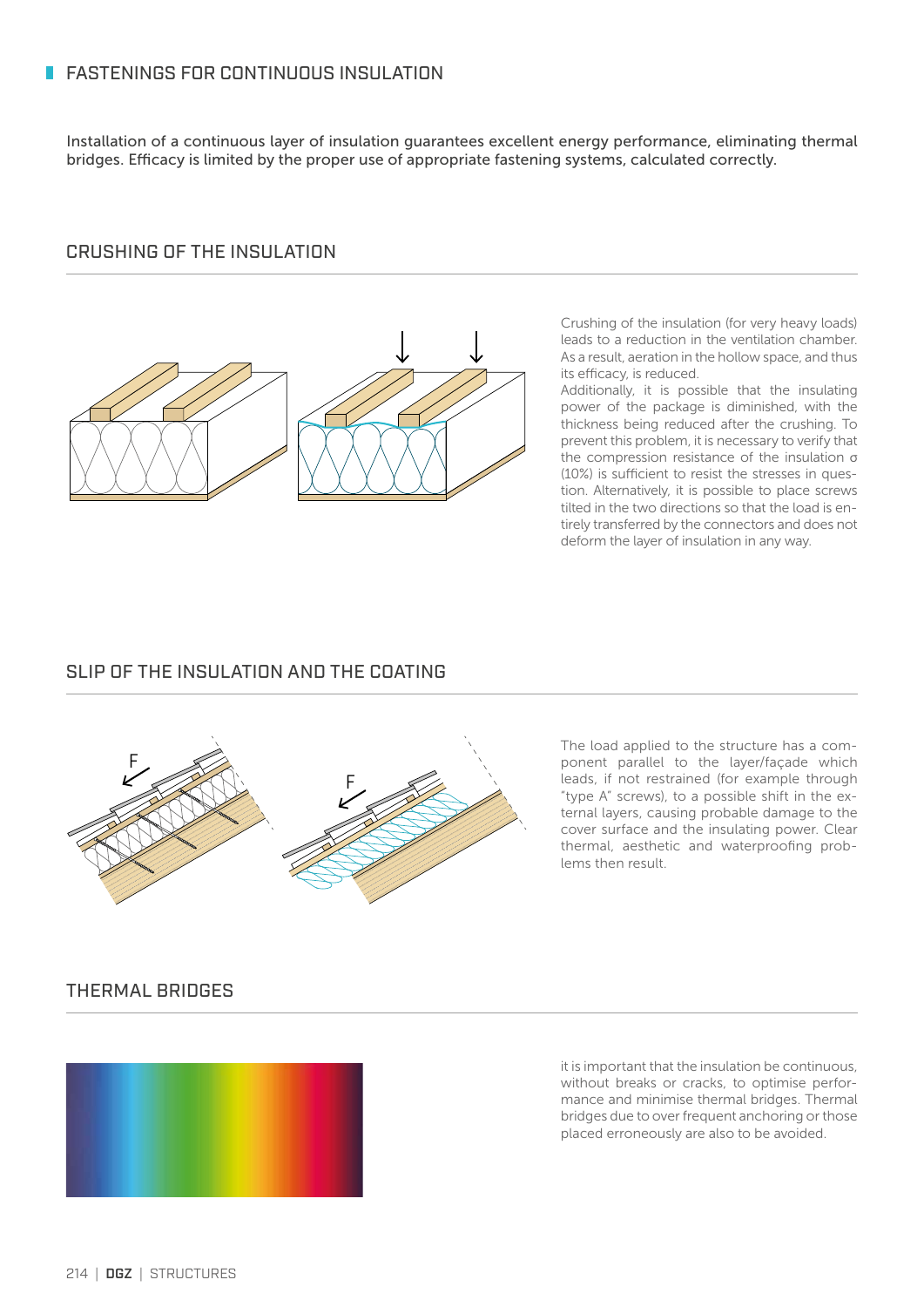# COVER

#### SOFT INSULATION



#### Low compression resistance ( $\sigma$ <sub>(10%)</sub> < 50 kPa - EN 826)

- the insulation does not support the load component perpendicular to the layer (N);
- screws are subject to tensile (A) and compression (B) stresses;
- for very high negative wind pressure loads, additional screws are inserted (C);
- adequate batten thickness makes it possible to optimise the number of fastenings.

#### HARD INSULATION



#### High compression resistance ( $\sigma_{(10\%)} \ge 50$  kPa - EN 826)

- the insulation supports the load component perpendicular to the layer (N);
- the screws are subject only to tensile stress (A);
- for very high negative wind pressure loads, additional screws are inserted (C);
- adequate batten thickness makes it possible to optimise the number of fastenings.

# FAÇADE



- the screws must support both positive and negative wind pressure loads  $(\pm N)$  and vertical forces (F);
- installation: one screw in tension(A) and one perpendicular to the façade (C), tense or compressed as a function of N, or screws inclined in the 2 directions;
- the screws (C) must support both the positive and negative wind pressure loads (+N) and are alternatively subjected to compression and tensile stresses.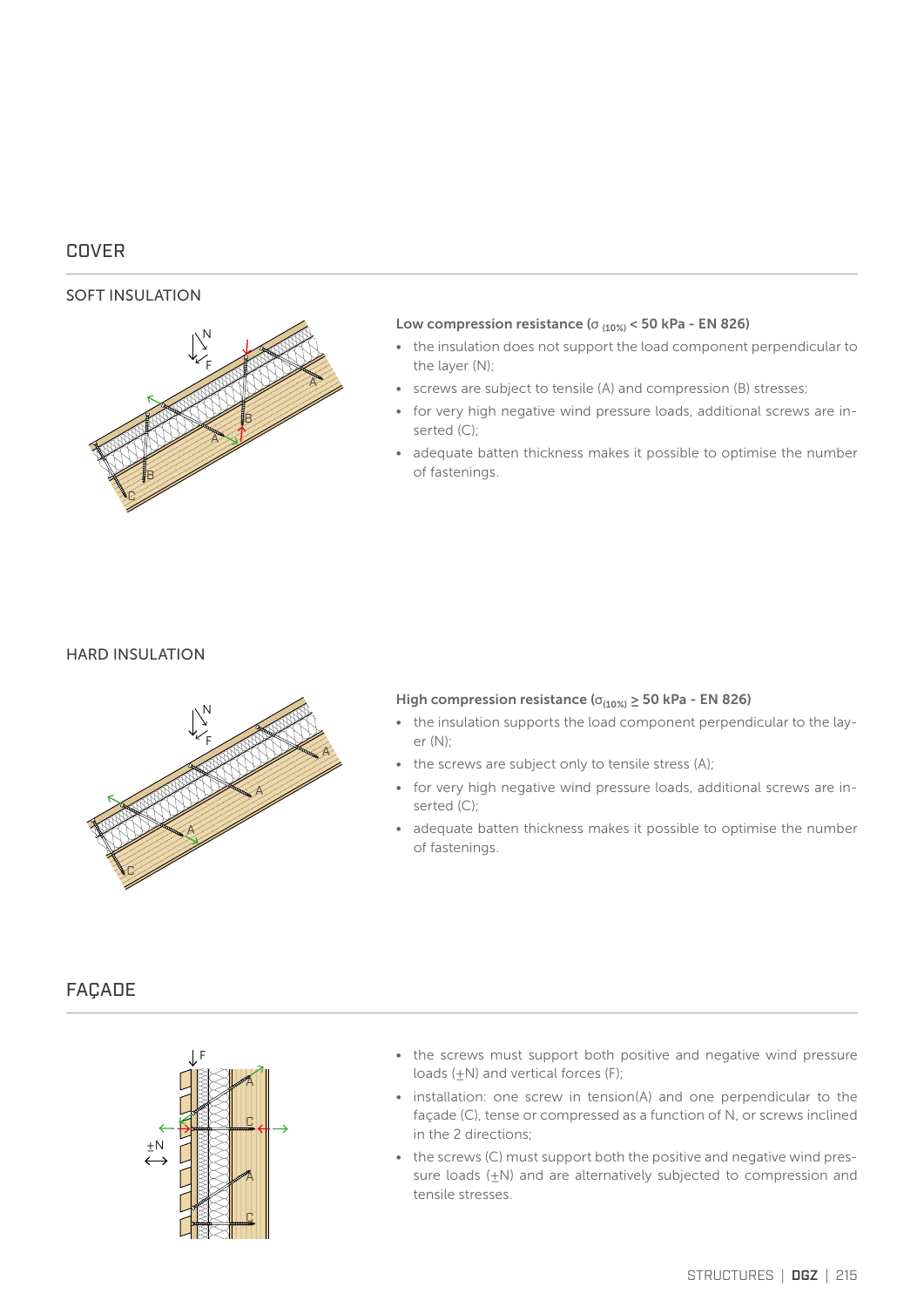# **POSSIBLE CONFIGURATIONS**



RIGID ROOF INSULATION σ(10%) ≥ 50 kPa (EN826)

SOFT ROOF INSULATION σ(10%) < 50 kPa (EN826)

FACADE INSULATION

NOTE: The number and placement of the fastenings depends on the geometry of the surfaces, the type of insulation and the loads acting on them.

# **MINIMUM DISTANCES FOR AXIAL STRESSES [1]**





|                |                      | <b>SCREWS INSERTED WITH AND WITHOUT PRE-DRILLING HOLE</b> |    |    |  |  |  |  |
|----------------|----------------------|-----------------------------------------------------------|----|----|--|--|--|--|
| $d_1$          | [mm]                 |                                                           |    |    |  |  |  |  |
| a <sub>1</sub> | [mm]                 | $5-d$                                                     | 35 | 45 |  |  |  |  |
| a <sub>2</sub> | $\lfloor mm \rfloor$ | $5-d$                                                     | 35 | 45 |  |  |  |  |
| $a_{1,CG}$     | [mm]                 | $10-d$                                                    | 70 | 90 |  |  |  |  |
| $a_{2,CG}$     | $\lfloor mm \rfloor$ | $4-d$                                                     | 28 | 36 |  |  |  |  |

d = nominal screw diameter

#### NOTES:

(1) The minimum distances for connectors stressed axially are independent of the insertion angle of the connector and the angle of the force with respect to the grain, in accordance with ETA-11/0030.